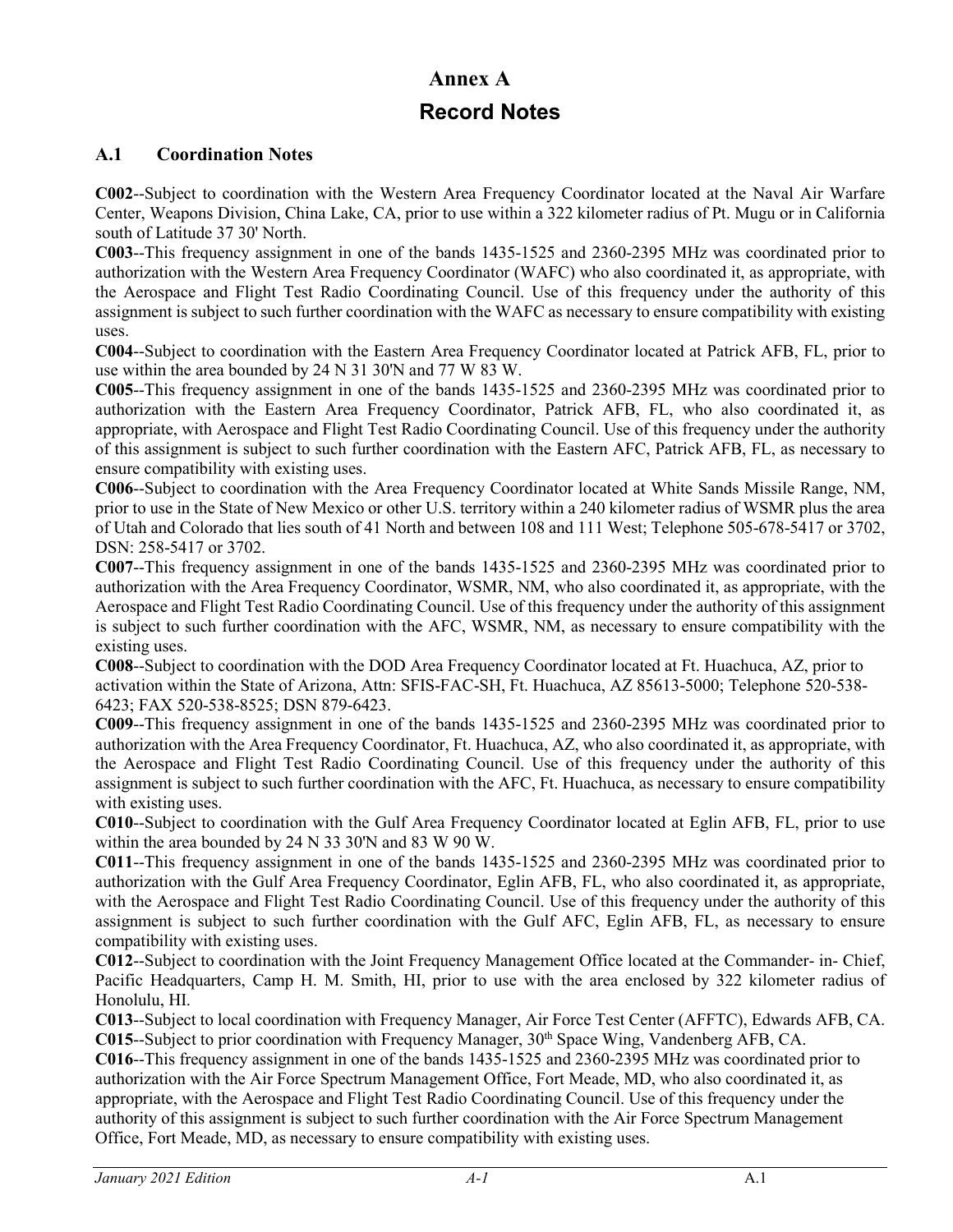**C019**--Subject to prior coordination with Army Frequency Management Office U.S. and Possessions (AFMO US&P), 2350 Stanley Road, Suite 32, JBSA Ft. Sam Houston, TX 78234-2720; Telephone 210-221-2050/0454. **C022**--Subject to prior coordination with Frequency Manager, Army Missile Command, Huntsville, AL.

**C024**--This frequency assignment in one of the bands 1435-1525, 2310-2320 and 2345-2390 MHz was coordinated prior to its authorization with AFMO US&P, Ft. Sam Houston, TX, who also coordinated it, as appropriate, with the Aerospace and Flight Test Radio Coordinating Council. Use of this frequency under the authority of this assignment is subject to such further coordination with AFMO US&P, Ft. Sam Houston, TX, as necessary to ensure compatibility with existing uses.

**C027**--Subject to prior coordination with DOE Area Frequency Coordinator, Las Vegas, NV, when used within the State of Nevada or within a 160 kilometer radius of Mercury or Tonopah, NV; Telephone 702-295-4766 or 0988, or 702-295-0311 (weekends, holidays, and off-duty hours).

**C030**--The Department of Commerce is designated as control for federal use of this frequency. Use under this assignment is subject to initial coordination with, and subsequent coordination as indicated by, Radio Frequency Coordinator S.I.G. Research Facilities Center, NOAA, Department of Commerce, P.O. Box 520197, Miami, FL 33152; Telephone 305-526-2936 (FTS 350-2936).

**C052**--Subject to local coordination with FCC Chief of Spectrum Coordination Branch to avoid interference to nonfederal services.

**C057**-- Subject to prior coordination with NASA Spectrum Manager, Johnson Space Center, Houston, TX; Telephone 281-483-0124.

**C060**--Prior to operational use, this frequency assignment must be coordinated with and concurred by the commander of the military installation listed.

**C061**--Operational use of this frequency assignment has been coordinated with and concurred by the commander of the military installation listed.

**C062**--DOE use of this frequency for telemetering is subject to prior coordination at the national level with agencies having assignments in the same band and will be subject, at the time of such coordination, to adjustment to preclude harmful interference.

**C065**--Subject to coordination, prior to use, with the Department of the Interior, Bureau of Land Management, National Interagency Fire Center, Boise, ID; Telephone 208-387-5644.

**C067**--Subject to coordination with the Area Frequency Coordinator located at Nellis AFB, NV, prior to use in the states of Nevada, Utah west of 111 W and Idaho south of 44 N.

**C068**--This frequency assignment in one of the bands 1435-1525, 2310-2320 and 2345-2390 MHz was coordinated prior to authorization with the Area Frequency Coordinator, Nellis AFB, NV, who also coordinated it, as appropriate, with the Aerospace and Flight Test Radio Coordinating Council. Use of this frequency under the authority of this assignment is subject to such further coordination with the AFC as necessary to ensure compatibility with existing uses.

**C069**-- This frequency assignment for a GOES DCP uplink is registered with the Department of Commerce, National Oceanic and Atmospheric Administration (NOAA) office of National Environmental Satellite Data Information Service

(NESDIS) as outlined in 8.3.7 Coordination of Geostationary Operational Environmental Satellite Terrestrial Data Collection Platforms (DCP)

**C073**--Subject to prior coordination with NASA Spectrum Manager, Wallops Flight Facility, Wallops Island, VA; Telephone 757-824-1623.

**C074**--Operational activities should be coordinated with NASA Spectrum Manager responsible for JPL/Goldstone Programs. Mail: 4800 Oak Grove Drive, Mail Stop 303-404, Pasadena, CA 91109; Telephone (FTS) 8-792-0068 or (commercial) 818-354-0068.

**C075**--This assignment has been coordinated with the Hydrology Coordinator in accordance with Section 8.3.6. **C076**--This assignment has been coordinated with the Electromagnetic Spectrum Manager, National Science

Foundation, 4201 Wilson Blvd., Arlington, VA 22230; E-mail[: esm@nsf.gov,](mailto:esm@nsf.gov) in accordance with Section 8.3.7, for the band 1660-1670 MHz, or Section 8.3.19 of the NTIA Manual.

**C078**--The domestic fixed aspects of this assignment have been coordinated with NTIA in accordance with Section 8.2.11 of the NTIA Manual.

**C081**--This assignment is for a station in the National Radio Quiet Zone. Successful coordination has been affected in accordance with Section 8.3.9 of the NTIA Manual.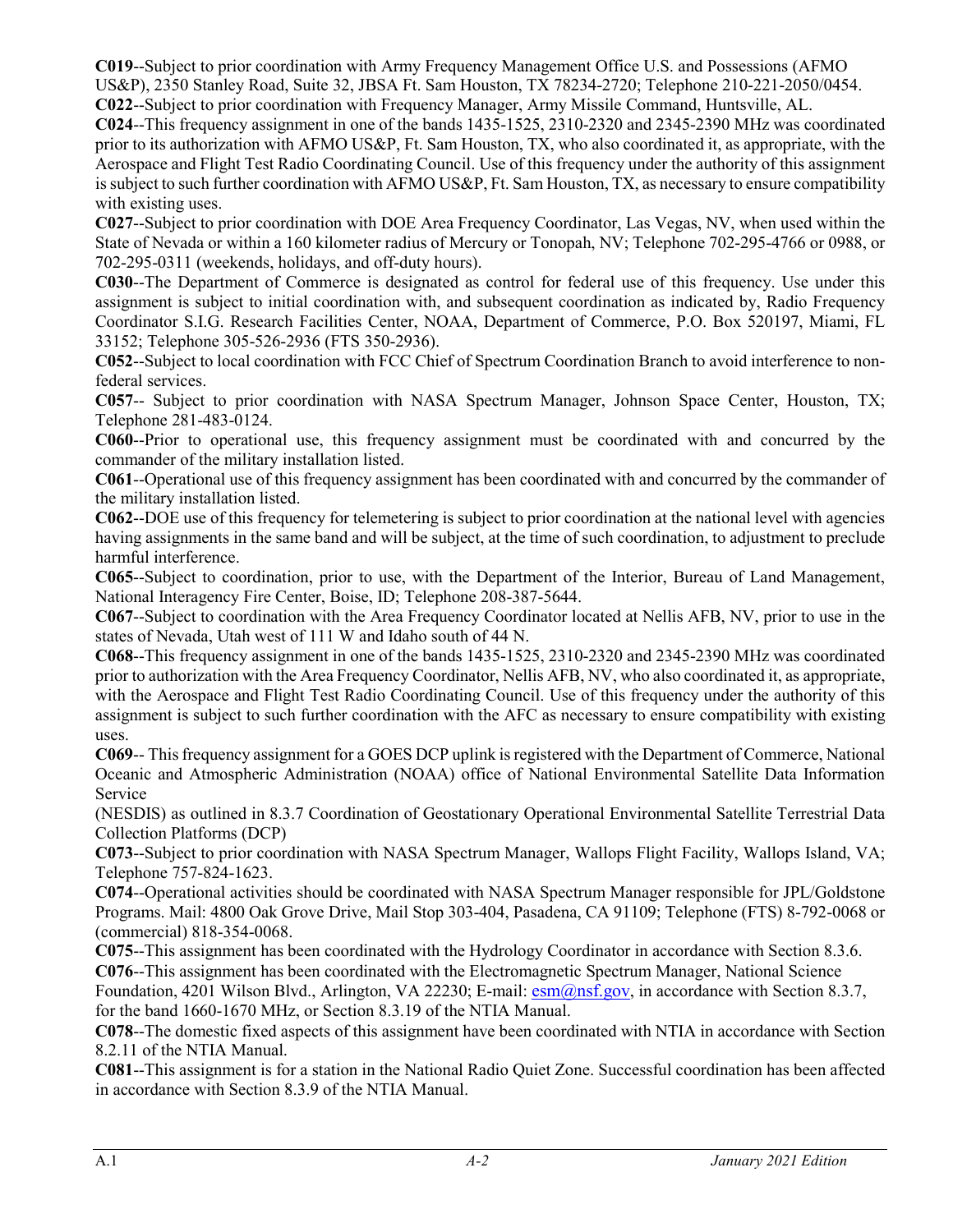**C085**--Subject to prior coordination with Army Frequency Coordinator, Military District of Washington, Attn: ASNK-OPB, Fort Lesley J. McNair, Washington, DC 20319-5050; Telephone 202-475-2554 or 2486, DSN 335- 2554 or 2486.

**C086**--This frequency assignment in one of the bands 1435-1525 and 2360-2395 MHz was coordinated prior to authorization with the Mid-Atlantic Area Frequency Coordinator, Patuxent River, MD, who also coordinated it, as appropriate, with the Aerospace and Flight Test Radio Coordinating Council. Use of this frequency under the authority of this assignment is subject to such further coordination with the AFC as necessary to ensure compatibility with existing uses.

**C088**--Prior to use, this frequency assignment must be scheduled with the Post Frequency Manager, Aberdeen Proving Ground, MD, Telephone 410-278-7591; DSN 298-7591.

**C089--**A new frequency assignment in an Aeronautical Advisory Group (AAG) (see Section 1.3.2) designated frequency band or in one of the bands 1215-1390, 2700-2900, 9000-9200 MHz (see Section 8.3.16), or a technical modification to an existing frequency assignment as defined by changes to fields described in Section 9.16.1, was coordinated with the FAA prior to submission to NTIA or Federal Communications Commission. Use of the frequency or band under the authority of this assignment is subject to further coordination with the FAA and possible modification if found necessary to ensure compatibility between all users.

**C090--**The frequency assignment in the 5091-5150 MHz for Aeronautical Mobile Telemetry (AMT) has been coordinated with the FAA prior to submission to NTIA or Federal Communications Commission, and the Aerospace & Flight Test Radio Coordinating Council. It is in accordance with US 111, and the channelization and power flux density (PFD) limits meets WRC-15 Resolution 418 and FAA requirements.

**C093**--Subject to coordination with the Area Frequency Coordinator located at the Atlantic Fleet Weapons Training Facility, Roosevelt Roads, Puerto Rico, prior to use within the area 370 kilometers of Headquarters Building, Atlantic Fleet Weapons Training Facility, Roosevelt Roads, Puerto Rico.

**C094**--Subject to coordination with the Area Frequency Coordinator located at the Naval Air Warfare Center Aircraft Division, Patuxent River, MD, prior to use within the area enclosed by 320 kilometer radius of Headquarters Building, Naval Air Warfare Center Aircraft Division, Patuxent River, MD.

**C095**--The non-military agency allotted primary use of this frequency, or which shares primary allotment status with AGA, has agreed neither Record Notes PO74 nor P076 are required for this assignment.

#### **A.2 Emission Notes**

**E023**--Voice transmission is authorized for test and maintenance only.

<span id="page-2-1"></span>**E028**--Lower sideband transmission. The carrier is higher than the assigned frequency shown by one half of the indicated bandwidth.<sup>[1](#page-2-2)</sup>

**E029**--Upper sideband transmission. The carrier is lower than the assigned frequency shown by one half of the indicated bandwidth.<sup>1</sup>

<span id="page-2-0"></span>**E030**--Lower sideband greater. The suppressed carrier is higher than the assigned frequency shown by 1.5 kHz.<sup>[2](#page-2-3)</sup>

**E031**--Upper sideband greater. The suppressed carrier is lower than the assigned frequency shown by 1.5 kHz. [2](#page-2-0)

**E032--Lower sideband greater.** The suppressed carrier is higher than the assigned frequency shown by .5 kHz.<sup>2</sup>

**E033**--Upper sideband greater. The suppressed carrier is lower than the assigned frequency shown by .5 kHz. [2](#page-2-0)

**E035**--Lower sideband transmission.<sup>1</sup>

**E036**--Upper sideband transmission.<sup>1</sup>

**E037**--Full-carrier SSB emission (3KH3E) shall be used except (1) when it is known that the receiving station is capable of receiving suppressed-carrier emission (3KJ3E) and (2) upon request of any station using the same carrier frequency (Ref: FCC 87.67b).

**E038**--When a single sideband emission is used from the various emissions shown on this HF assignment, the carrier frequency will be set to place the center of intelligence at the assigned frequency.

**E039**--The authorized emission bandwidth shall be so located within the band that it does not extend beyond the upper or lower limits of the authorized band shown in the \*FRB entry of circuit remarks. If a portion(s) of the authorized band is to be excluded (\*FBE) the authorized emission bandwidth must not extend into any portion(s) of the excluded band(s).

 $\overline{a}$ 

<span id="page-2-2"></span><sup>&</sup>lt;sup>1</sup> Applies to SSB transmission.

<span id="page-2-3"></span><sup>&</sup>lt;sup>2</sup> Applies to two or more independent sideband channels.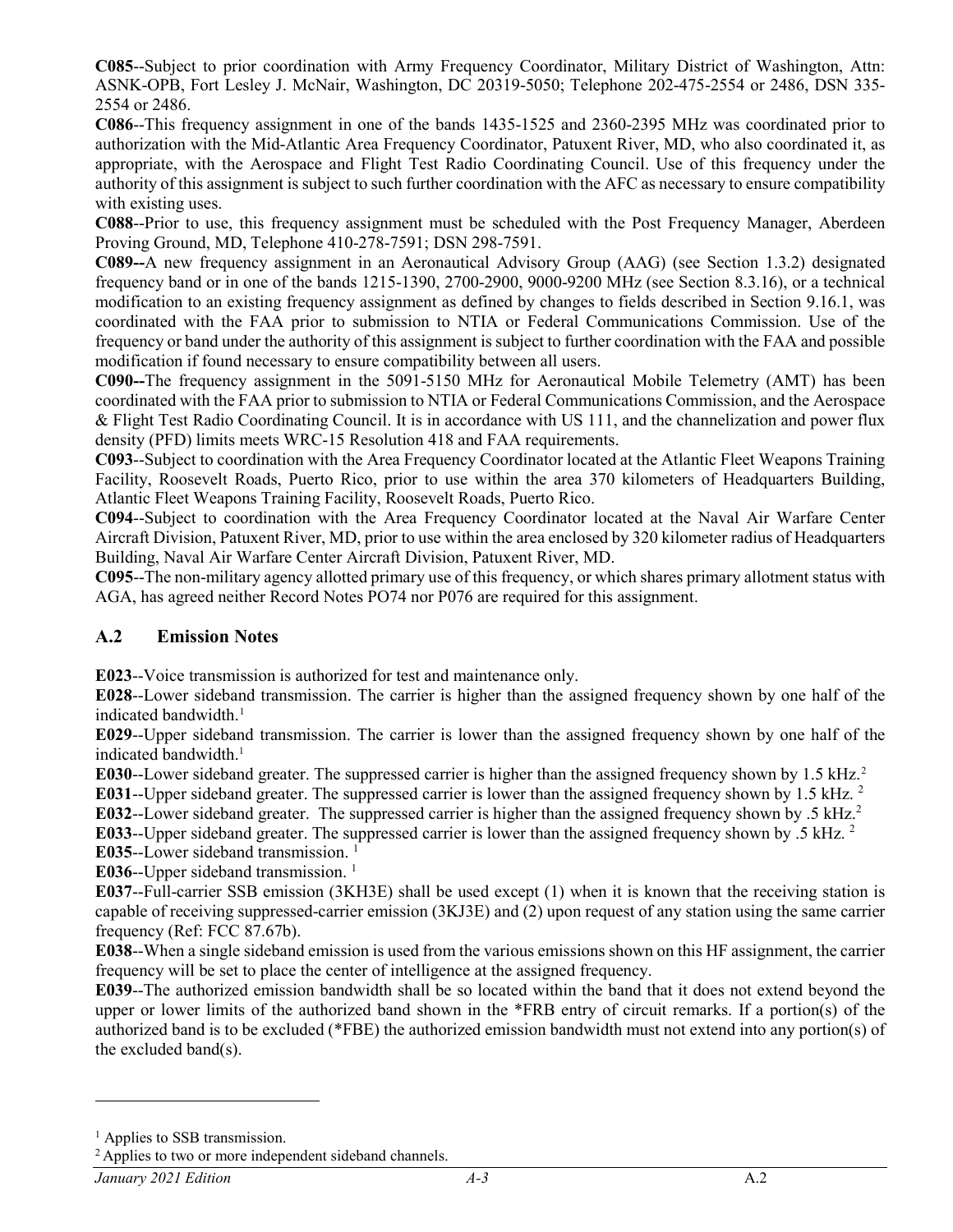# **A.3 Limitation Notes**

**L2**--Restricted to (daytime, nighttime, or indicated hours of operation.) Wherever used herein the term daytime means from two hours after local sunrise until two hours before local sunset. The term nighttime only means from two hours prior to local sunset until two hours after local sunrise at (a) specified point(s). Local time at transmitter is applicable unless otherwise specified.

L3--For communication with stations only.

**L012**--To be used only in an emergency jeopardizing life, public safety, or important property under conditions calling for immediate communication where other means of communication do not exist or are temporarily disrupted or inadequate. To ensure that radio equipment for emergency use is maintained in satisfactory operating condition, testing on such frequencies is permitted, provided that insofar as practicable, transmitters shall be tested with a nonradiating load and the test use of a radiating antenna held to a minimum and provided further that such testing shall be restricted to test message traffic and shall not include operator training.

**L113**--L012 FX

**L116**--L2 daytime

**L121**--L2 daytime Hawaii and westward

**L125**--L2 local sunrise to local sunset

**L131**--L2 nighttime

**L171**--L3 Agriculture

**L180**--L3 Coast Guard

**L182**--L3 Interior

**L187**--L3 Military

**L188**--L3 Military aircraft or aircraft authorized for military use

**L190**--L3 Navy

**L192**--L3 non-federal

**L195**--L3 non-federal coast stations

**L197**--L3 non-federal public correspondence

**L199**--L3 non-federal ships

**L203**--L3 U.S. Army Engineers

**L282**--This assignment is for "back-up" use only when regular channels are either temporarily disrupted or inadequate.

**L283**--Limited to communications in or near a port, or in locks or waterways, between coast stations and ship stations, or between ship stations, in which messages are restricted to those related to the operational handling, the movement and the safety of ships, and, in emergency, to the safety of persons. Messages which are of a public correspondence nature shall be excluded.

**L308**--L3 Commerce

**L318**--Authority under this assignment is limited to temporary periods and locations for telemetry of seismic data.

**L330**--This assignment is limited to communications with non-federal ships for the exchange of traffic dealing with safety of life or property when other means of communication are not practicable.

**L341**--Limited to operations conducted in accordance with Bridge-to-Bridge portion of Section 8.2.29 of the NTIA Manual.

**L347**--L2 2330-2230 GMT

**L350**--Limited to use from November 15 to April 1.

**L355**--Limited to ground transmissions only.

**L357**--This band assignment is authorized only for air/ground frequency assignment in the AAG/MAG bands (118- 137 MHz and those frequencies utilized by the FAA for air traffic control in the 225-328.6 and 335.4-400 MHz band) and is for "back-up" use only when regular channels are either temporarily disrupted or inadequate. Actual frequencies will be listed in Agency Remarks.

**L358**--L2 1300-2200 GMT.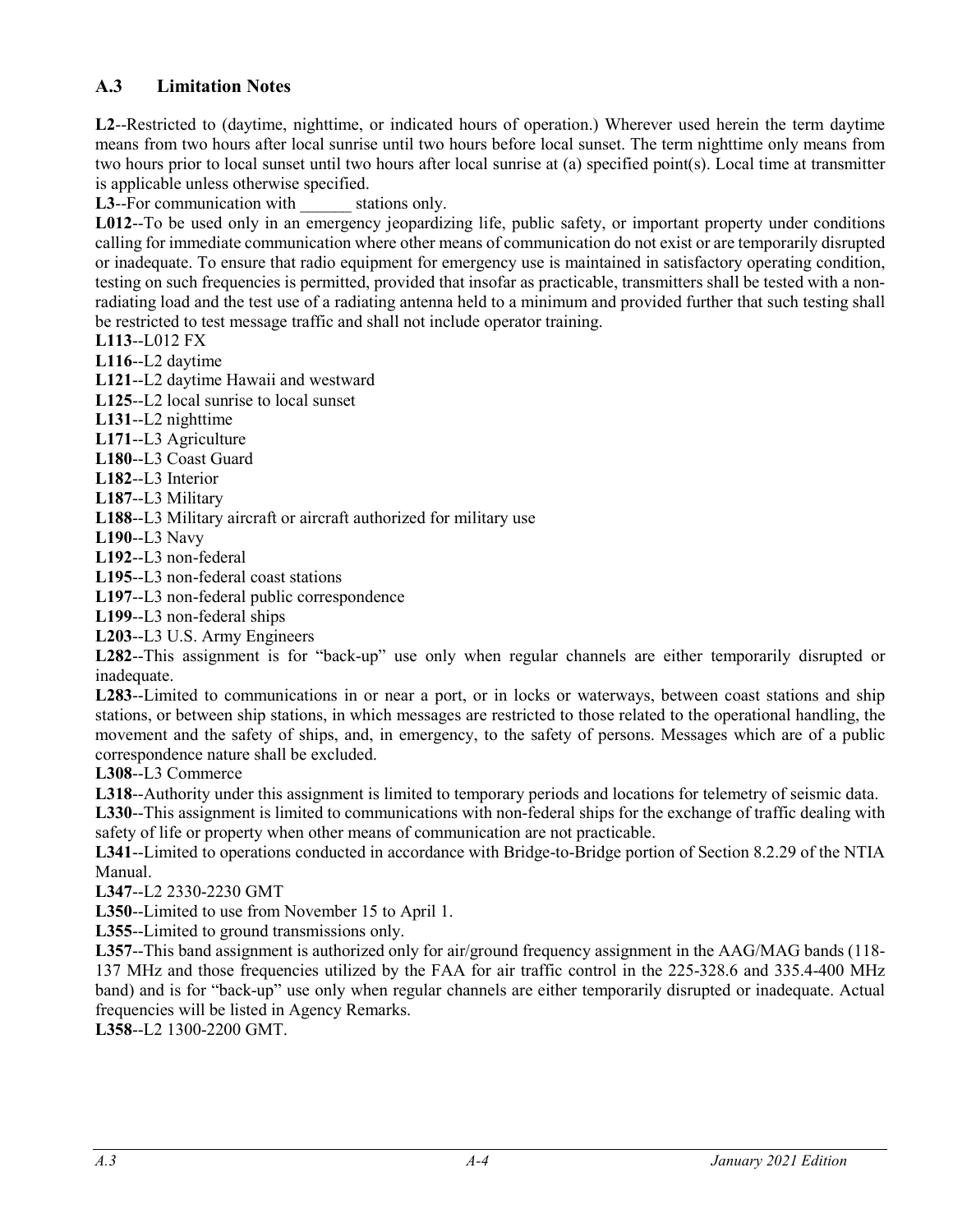# **A.4 Minute Notes**

Do NOT enter minute notes "M" in the NTS field. "M" notes are to be entered on an \*NTS line in the CIRCUIT REMARKS field (see Section 9.8.2, paragraph 39k).

**M001**--A note concerning this assignment is recorded in the minutes of the FAS meeting at which the application was approved. The source of the note is identified in the CIRCUIT REMARKS field (\*NTS).

**M002**--This assignment was coordinated with IRAC or NTIA, and/or is subject to the conditions stated in the letter, the IRAC Document, the FAS Docket, or the FCC Regulation referenced in the CIRCUIT REMARKS field (\*NTS). **M003**--Subject to coordination prior to activation and, as appropriate, possible scheduling with the activity(ies) or station(s) listed in the CIRCUIT REMARKS field (\*NTS).

**M004**--Subject to coordination prior to activation and, as appropriate, possible scheduling with the activity(ies) listed in the CIRCUIT REMARKS field (\*NTS) when used within interference range of such activity(ies) or station(s).

M006--Subject to coordination prior to activation with the National Weather Service Meteorologist-In-Charge at the location(s) listed in the CIRCUIT REMARKS field (\*NTS).

M007--Subject to notification of activation to the agency or activity listed in the CIRCUIT REMARKS field (\*NTS). **M008**--Operations under the authority of this assignment are subject to immediate adjustment, including cessation, if they result in harmful interference to the operations listed in the CIRCUIT REMARKS field (\*NTS).

**M009**--Operations under the authority of this assignment a) are on a noninterference basis to the operations of the agency listed in the CIRCUIT REMARKS field (\*NTS) on the same or adjacent channel and b) no protection can be afforded by that agency.

**M010**--This assignment was agreed to on a nonrenewable basis by the agency identified in the CIRCUIT REMARKS field (\*NTS).

**M011**--Limited to the non-broadcast hours of and subject to coordination prior to activation with the station(s) listed in the CIRCUIT REMARKS field (\*NTS).

**M013**--Subject to prior coordination with and concurrence by the organization/official listed in the CIRCUIT REMARKS field (\*NTS) and to temporary cessation when required for marine environmental operations.

**M014**--During transmission, aircraft shall not exceed the altitude listed in the CIRCUIT REMARKS field (\*NTS). **M015**--The system using this assignment was reviewed by the SPS in accordance with Chapter 10 and the assignment is being made subject to conditions stated in the IRAC and SPS documents referenced in the CIRCUIT REMARKS field (\*NTS).

**M017**--This non-federal space station assignment is made with the understanding that protection cannot be guaranteed to reception of the non-federal earth station(s) identified in the CIRCUIT REMARKS field (\*NTS) due to the operation of existing transmitting earth stations and/or federal fixed stations.

**M018**--When a frequency application has been pre-coordinated between two agencies prior to the application being submitted to the FAS use this CIRCUIT REMARKS field (\*NTS) to indicate agency, person, date and limitations/reference. (optional)

## **A.5 Priority Notes**

**P032**--Noninterference basis

**P074**--Not to preclude expansion and adjustment of operations within the band 162.0 to 174.0 MHz by non-military federal agencies.

**P076**--Not to preclude expansion and adjustment of operations within the band 406.1 to 420.0 MHz by non-military federal agencies.

**P077**--This assignment supports a transportable fixed application, and as such, the antennas used may not fully comply with the fixed antenna performance standards specified in Section 5.3.3.3 Antenna Standards of the NTIA Manual. Every effort to comply with manual standards will be employed as new technology, system upgrades and/or mission requirements allow. This assignment will operate in accordance with SPS certification guidance.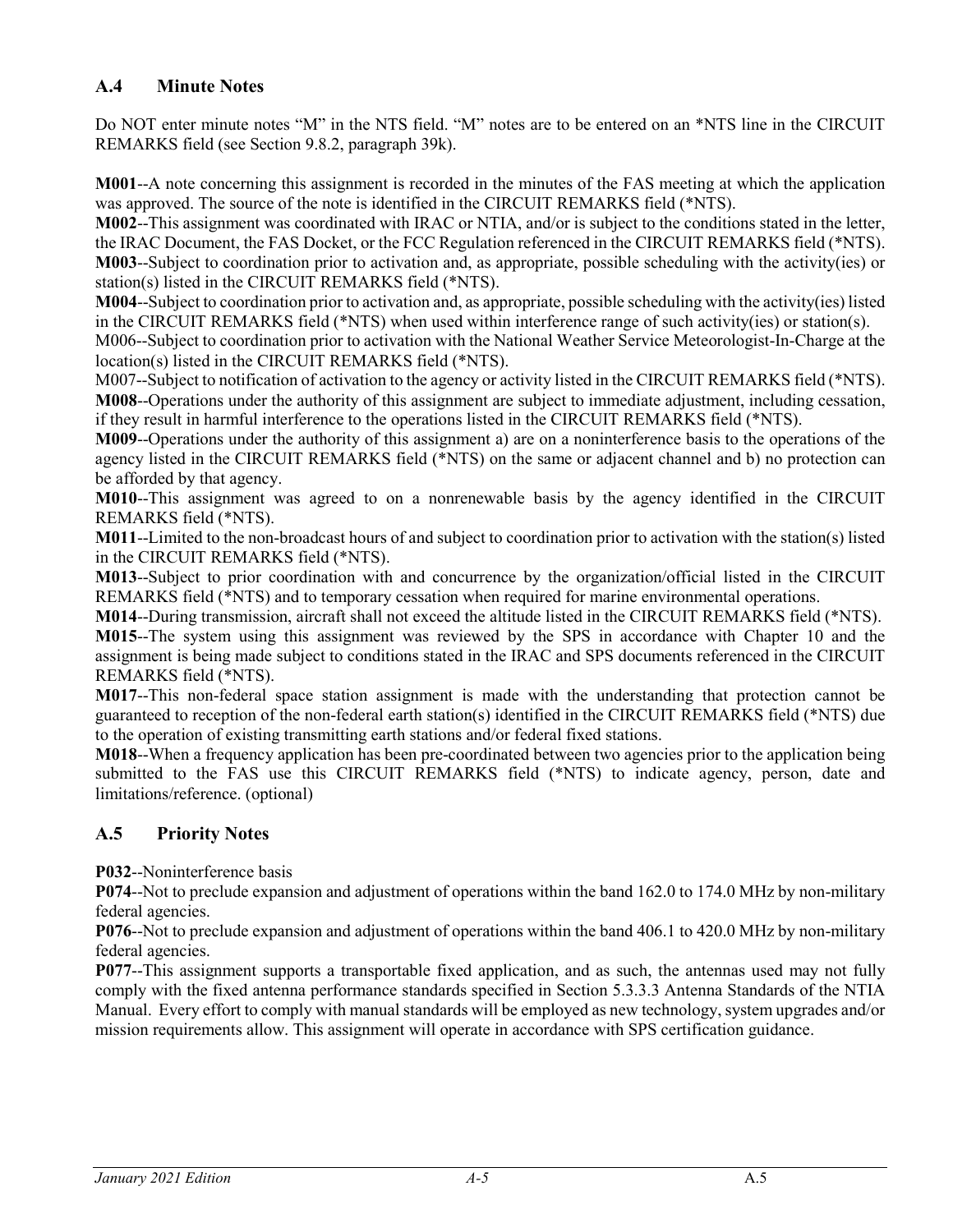# **A.6 Special Notes**

**S012**--This operation does not include operator qualification training, but is a periodic operation of a communications system manned by fully qualified operators who are military reservists or affiliates. Except in emergencies, this frequency assignment will not be used as a means for passing traffic that in the absence of this authorization would require delivery by other means.

**S015**--Remote control

**S017**--This assignment is for the training of personnel in the technique and operational aspects of the electronic equipment.

**S032**--Common simplex channel for emergency and distress communications only. Available to all stations operating in or with aeronautical services.

**S034**--Disaster communications

**S035**--Distress, safety and calling

**S038**--FAC operation simultaneous with RLL

**S041**--For calibrating direction finders

**S043**--For emergency use at scene of air sea rescue

**S047**--For transmission of hydrologic and meteorological data

**S048**--For transmission of hydrologic data

**S059**--Radio direction finding

**S063**--Search and rescue communications

**S067**--Subject to Department to the Interior, Bureau of Indian Affairs net control

**S068**--Subject to immediate shutdown as needs of service may dictate

**S070**--Subject to immediate cancellation upon notice from FCC

**S085**--Training and testing operations

**S120**--Intermittent equipment tests

**S139**--Transmissions on this frequency will be discontinued upon receipt of notification to the effect that harmful interference is being caused to the international broadcasting service.

**S141**--This U.S. Government record is outside of the US&P and therefore does not fall within the jurisdiction of the NTIA and IRAC/FAS. This record is incorporated into the Government Master File for spectrum management, analysis and information purposes and does not constitute NTIA authority to transmit.

**S142**--Drone Control

**S144**--This assignment is not in complete conformity with the National Table of Frequency Allocations. Those operations that are conducted under the non-conforming portions of this assignment are on a secondary basis to operations conducted under assignments that are in conformity with the National Table of Frequency Allocations.

**S145**--This frequency is subject to adjustment upon notice from the military.

**S147**--These frequencies are used for a very short time only during actual nuclear test or dry runs prior to actual test. Such use of frequencies will be on a secondary basis subject to the avoidance of harmful interference to all operations established in accordance with international allocations applicable to these frequencies and to all other operations regularly authorized within the United States and Possessions on specific frequencies within these bands.

**S148**--This is an assignment for domestic service use in providing instantaneous transmission of vital emergency, operational command and alerting traffic of such importance as to affect the immediate survival and defense of the Nation. Circuits utilizing this frequency will be maintained in an operational status at all times, with on-the-air test transmissions to ensure the highest degree of readiness. This assignment requires protection commensurate with the importance of the communications for which the circuit is intended.

**S149**--Any use of this assignment that is not at a transient location or that is for a period exceeding 15 days shall be notified to the FAS.

**S150**--This assignment is for a frequency that has been allotted for the primary use of another agency or for all government agencies (AGA); or, the emission bandwidth overlaps a frequency or frequencies allotted for primary use by another agency or all government agencies (AGA). If the frequency is allotted to another agency, the operations on this frequency must be moved to a properly allotted frequency, unless the agency to which the frequency is allotted agrees to the continued use of their allotted frequency. If the frequency is allotted for AGA and there are available frequencies allotted to the agency for its primary use, this operation should be moved to a frequency allotted primarily to the agency. The transition from this frequency in the 406.1-420 MHz band is in accordance with the provisions outlined in section 4.3.9 of the NTIA Manual.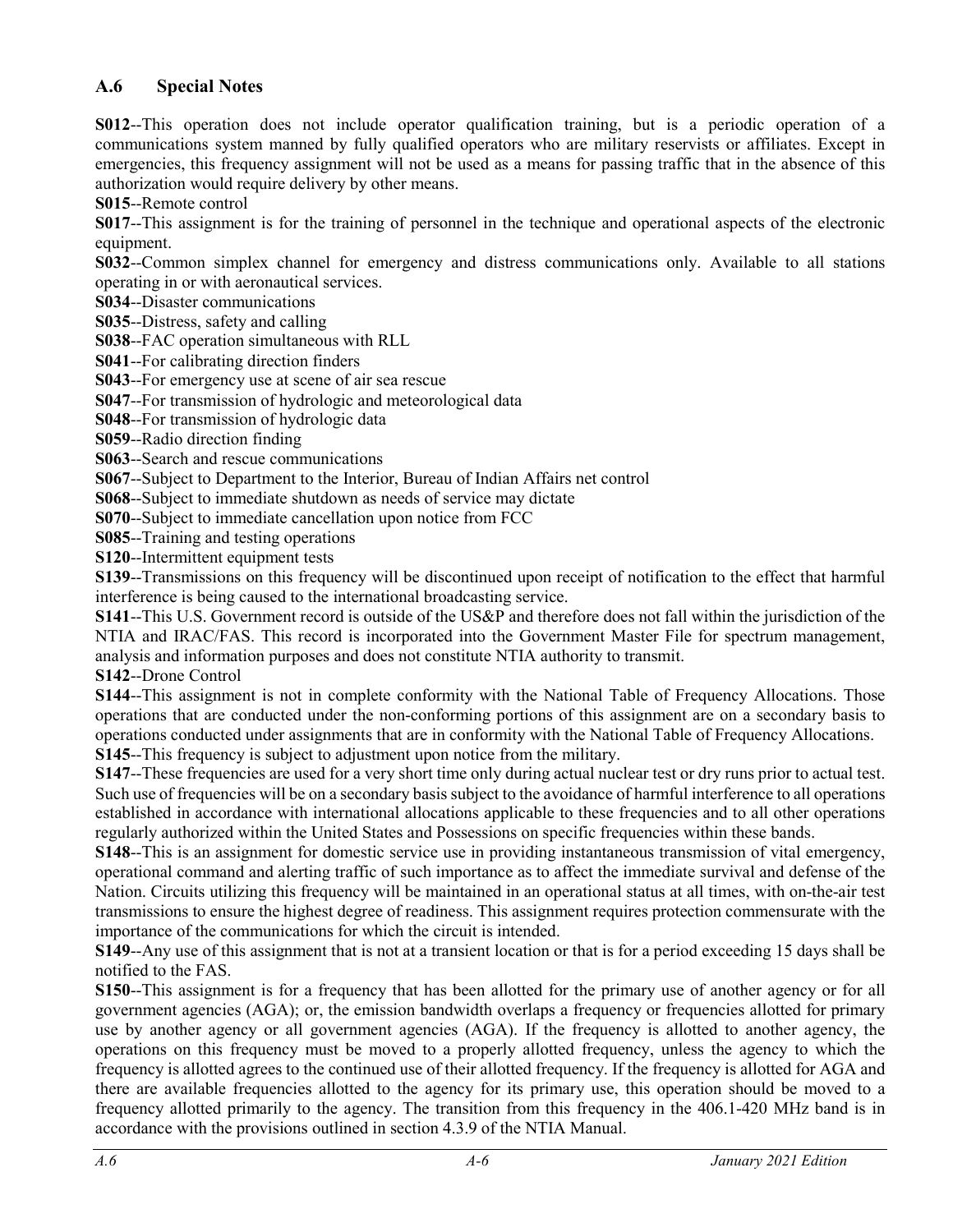**S151**--This assignment must be narrowbanded in accordance with either Section 4.3.7, 4.3.9, or 5.3.5.2 of the NTIA Manual.

**S154**--Scene of disaster frequency.

**S155**--For interception and retransmission of television signals.

**S157**--Non-federal service

**S159**--U.S. Government short-distance low-power service

**S160**--This assignment has been made pursuant to Section 7.12 of the NTIA Manual and has been coordinated in accordance with Section 8.3.3.

**S164**--This assignment is not in complete conformity with the National Table of Frequency Allocations. Nevertheless, in the national interest, it is on an equal basis with assignments that are in conformity with the National Table of Frequency Allocations.

**S165**--This assignment has been made pursuant to Section 7.5.2 of the NTIA Manual for communication with nonfederal stations in the maritime mobile service.

**S170**--Authorized additionally in tactical and training operations when employing single sideband equipment with 3KH3E, 4KJ7B, 4KJ9W emissions for use with peak envelope powers not to exceed 2000 watts. In such operations the following additional conditions are applicable. All necessary emissions under the several modes of operation, including reduced carriers, shall be within kHz of the listed frequency. If harmful interference is caused to authorized operations, the power of this operation will be reduced to the mean power shown for this listing. In the determination of particular listed frequencies and associated carrier frequencies to meet individual tactical needs, due consideration will be given, particularly when utilizing powers in excess of the powers normally authorized on this frequency, to the avoidance of harmful interference to radio services authorized on the same or adjacent frequencies. With respect to the conduct of peacetime training operations, such use of the frequency is on a non-interference basis to the authorized operations of other agencies.

**S171**--Authorized additionally in tactical and training operations when employing single sideband equipment with 3KH3E, 4KJ7B, 4KJ9W emissions for use with peak envelope powers not to exceed 400 watts. In such operations the following additional conditions are applicable. All necessary emissions under the several modes of operation, including reduced carriers, shall be within kHz of the listed frequency. If harmful interference is caused to authorized operations, the power of this operation will be reduced to the mean power shown for this listing. In the determination of particular listed frequencies and associated carrier frequencies to meet individual tactical needs, due consideration will be given, particularly when utilizing powers in excess of the powers normally authorized on this frequency, to the avoidance of harmful interference to radio services authorized on the same or adjacent frequencies. With respect to the conduct of peacetime training operations, such use of the frequency is on a non-interference basis to the authorized operations of other agencies.

**S179**--Power shown is for emergencies only. Normal power is 4 kW or less.

**S181**--This assignment was authorized pursuant to Public Law 87-795.

**S185**--Secondary service. Maximum number of transmitters authorized: 10

**S186**--Power shown is for intermittent or emergency use. Normal power is 20 kW.

**S189**--Tactical and/or training operations

**S195**--Safety Communications

**S196**--This assignment is for range safety (command destruct/flight termination) in the band 406.1-420 MHz and is authorized in accordance with Section 8.2.54 of the NTIA Manual with an expiration date not to exceed December 31, 2014.

**S199**--Navy operations authorized by assignments bearing this note shall not cause harmful interference to those non-federal operations existing at the time of authorization. The Navy agrees to make such adjustments of its group of high frequency coast telegraph assignments bearing this note as may be necessary to accommodate necessary expansion or adjustment of the non-federal coast telegraph service.

**S200**--JCS communication circuit

**S205**--Civil defense network

**S206**--This assignment is for an operation for which other telecommunication facilities do not exist, are inadequate, or are impracticable of installation, and for which the use of frequencies above 30 MHz is not practicable. This note applies to FX or AX station classes only.

**S208**--This assignment is for the domestic haul of overseas traffic in transit or destined for the United States, for an operation where technical and operational requirements dictate such use. The domestic radio haul is a segment of the overall overseas radio system.

**S211**--50 kW mean power used during emergency or unusually poor propagation conditions. 10 kW mean power used during normal conditions. 2.5 kW mean power used during unusually good propagation conditions.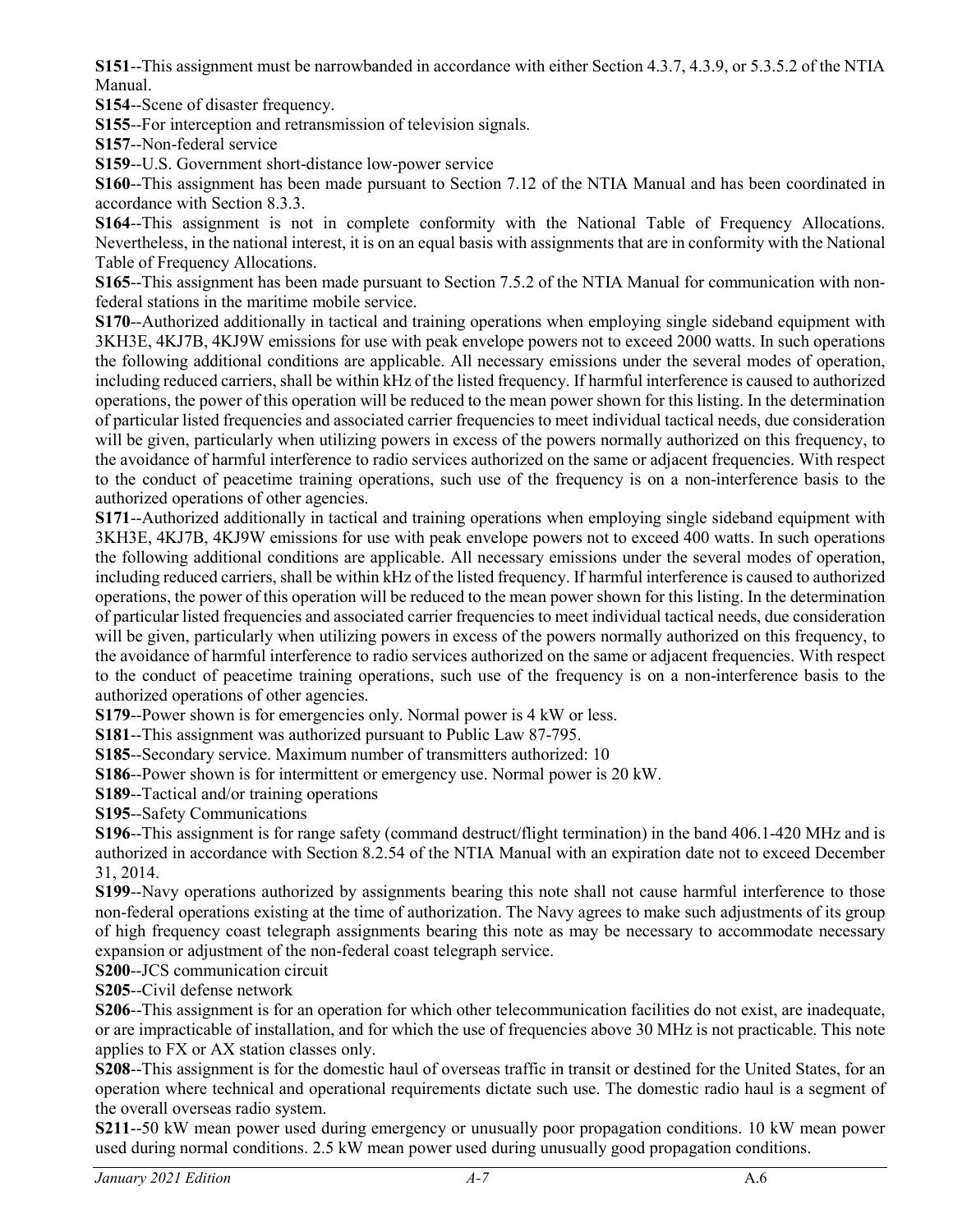**S219**--Power shown is for emergency use. Normal power is 3 kW.

**S227**--Power shown is for emergency use. Normal power is 1.5 kW.

**S233**--This assignment is part of a frequency pool, and, with Department of State approval, it may be used by foreign embassies that are authorized the use of other frequency assignments under Public Law 87-795.

**S242**--The NASA Unified S-band system operates in the 2270-2290 MHz portion of the 2200-2290 MHz space telemetering band on a shared basis. This system will be utilized in space missions of extended duration. In certain geographical areas agencies conducting telemetering operations on the shared frequencies in the 2270-2290 MHz band may be requested by NASA to adjust such operations as necessary to support the space mission involved.

**S264**--This assignment will not be used except in the event that full-scale atmospheric nuclear testing is resumed, and it is further subject to prior coordination with PACOM.

**S267**--Required for use in emergency areas when required to make initial contact with RACES units. Also for communications with RACES stations on matters requiring coordination.

**S279**--This listing represents a use of a laser(s) for telecommunication purposes and it is entered in the Government Master File (GMF) for information.

**S286**--The Coast Guard agrees to make such adjustments in its coast telegraph operations as necessary to provide an accommodation for non-federal coast radiotelegraph operations anticipated by the designation of this frequency in Part 81, FCC Rules.

**S288**--This frequency assignment is to support the National Command Authority. Circuits utilizing this frequency will be maintained in operational status at all times.

**S291**--Operations are subject to compliance with FCC Rules and Regulations Part 87, subpart c. Advisory service shall be given to any private aircraft upon request. The use of this frequency shall not be a deterrent to the establishment of a non-federal advisory station in this area. Operations on this frequency shall cease upon the establishment of non-federal facilities or upon notice of harmful interference thereto.

**S292**--Not to be a bar to complete operational implementation of common system aids to air navigation.

**S296**--Not to preclude assignment of this frequency to other agencies at specific locations.

**S297**--This assignment is part of the Wide-area Multi-user Land Mobile Justice Wireless Network certified by NTIA in IRAC Doc. 31594. The provisions of paragraphs 3 through 5 of Section 8.2.48A of the NTIA Manual, except for the provisions of Paragraph 3 of that Section that require each agency to conduct requirements analysis of need and to conduct an analysis of alternatives to operating their own system, are waived for this assignment. **S298**--Subject to Department of the Interior, U.S. Fish and Wildlife Service net control.

**S299**--Power shown is into a buried vertical dipole. ERP is approximately 1 kW.

**S300**--This assignment in the 162 to 174 MHz band supports the Federal Wildlife Telemetry program managed by the Department of the Interior's U.S. Fish and Wildlife Service. It is authorized on a non-interference basis and will be used for short-term periods at unspecified locations throughout the United States and possessions.

**S301**--Operations under the authority of this assignment a) are not protected from harmful interference which may be caused by authorized stations operating in accordance with the National Table of Frequency Allocations and b) are subject to immediate adjustment, including cessation, if they result in harmful interference to authorized stations operating in accordance with that table.

**S302**--Subject to the understanding that equipment will not be developed for operational use in this band.

**S303**--Subject to the understanding that there is not intended operational use of this equipment within USP.

**S319**--Federal Government use of frequencies in the 4940-4990 MHz band will be on a non interference basis to any non-federal operations and shall not hinder the implementation of any non-federal operations.

**S321**--This assignment is for planning purposes not to exceed 3 years (see Section 9.6.5). The Note will be deleted after the assignment has been activated or this assignment will be deleted after specific locations have been notified. **S322**--Stations established under the authority of this assignment shall conform to its technical particulars and shall be notified, as specified in Section 9.1.3 of the NTIA Manual, for inclusion in the list of Frequency Assignment to Federal Radio Stations.

**S327**--Marine environmental protection command/control/surveillance operations. Authorized additionally for other maritime mobile operations when not required for marine environmental purposes.

**S328**--This assignment is not planned for renewal. It has been replaced by another assignment.

**S330**--The equipment nomenclature or appropriate equipment coding is to be provided within six months after activation of the authorized stations.

**S334**--Subject to Department of the Interior, Bureau of Land Management net control.

**S335**--This telemetry assignment is on a non-interference, non-protected basis as concerns assignments in the aeronautical mobile service.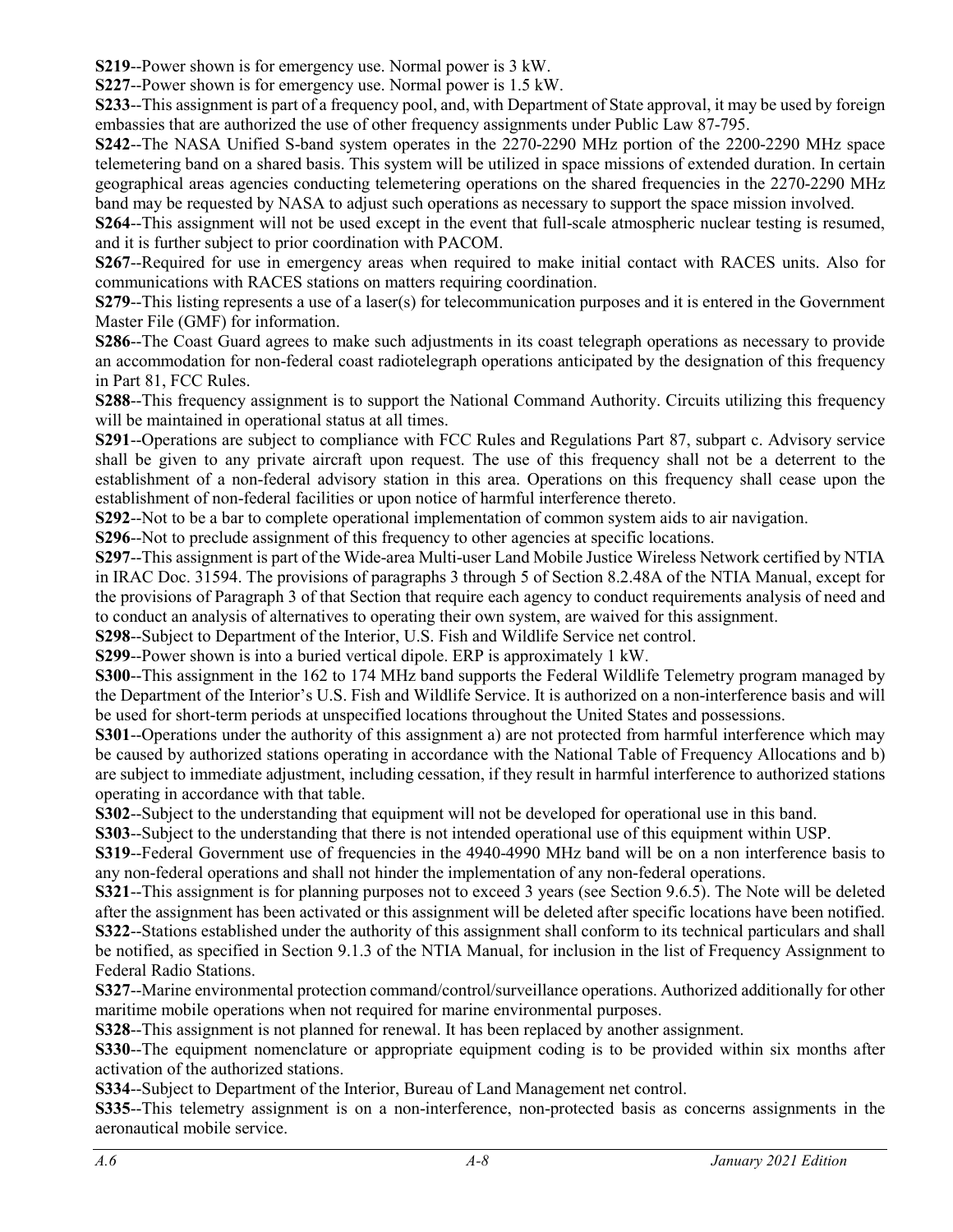**S340**--To be used in support of DOE scientific missions with protected status for short periods of time during actual operations. Such use will require coordination between the DOD and DOE and will be on a scheduled basis.

**S341**--Subject to the continued applicability of note P074, this WSMR assignment is exempt from the requirement to be converted to a frequency listed in Section 4.3.7 of the NTIA Manual.

**S344**--This assignment has been granted a waiver and need not comply with the provisions of Section 8.2.20 of the NTIA Manual.

**S345**--DOE operations in the band 4400-4940 MHz under this authority will be for emergency deployment of the NEST system. For such use in a given area, DOE will select clear channels based upon current GMF records. If time permits, DOE will coordinate specific frequencies with the appropriate military frequency managers/coordinators in the field. Tests and training will not be conducted under this authority; frequency applications for such operations will be submitted to the FAS/IRAC on a case by case basis.

**S348**--Operations are subject to compliance with FCC Rules and Regulations, Part 95, Subpart D. Transmitters may be operated only by employees of the Federal Government only for the purpose of interfacing with Non-federal licensees to coordinate essential and mutual activities. This authority may be revoked by the Federal Communications Commission in its discretion at any time.

**S349**--Not to preclude assignment of this frequency outside of normal land mobile interference range (excluding skip and sporadic E reflection etc.) of DOE receive stations.

**S350**--In the frequency band 30-400 MHz for this FAC operation, power shown is for primary equipment. Back-up equipment has been engineered and installed with output power up to 35 watts. Use of this back-up equipment is authorized during emergencies and/or failure of primary equipment.

**S351**--This assignment is planned for implementation or deletion as a consolidation of frequencies being used.

**S354**--This planned assignment is for a Space Project that has been approved in principle by NTIA in the research/development phase. Some operational characteristics have not been determined. This listing does not provide authority to transmit.

**S355**--This assignment is for a wide-area, common-use frequency pursuant to Section 4.2.3 of the NTIA Manual.

**S356**--This assignment is for a local-area, common-use frequency pursuant to Section 4.2.4 of the NTIA Manual.

**S357**--Power shown is for emergencies only. Normal power is 10 kW.

**S358**--This assignment is exempt from referral to NTIA by Exception 1 of the domestic fixed policy in Section 8.2.11 of the NTIA Manual.

**S359**--This assignment is exempt from referral to NTIA by Exception 2 of the domestic fixed policy in Section 8.2.11 of the NTIA Manual.

**S360**--This assignment is exempt from referral to NTIA by Exception 3 of the domestic fixed policy in Section 8.2.11 of the NTIA Manual.

**S361**--Multiple transmitting and/or receiving stations operating at FIXED (STC prefixed with FX) locations are involved in this assignment; and, it is not feasible to indicate all specific locations. (The method of operation must be fully explained in supplementary details when S361 is applied to a frequency assignment.)

**S362**--One or more transportable transmitting and/or receiving stations are utilized in this assignment.

**S366**--All operations will be outside of the U.S./Canada Border Zone, or for assignments for frequencies below 1000 MHz the power used while operating in the Border Zone will not exceed 5 watts.

**S367**--This frequency assignment has been made on an exceptional basis for operation in the National Radio Quiet Zone on the conditions that use shall be minimized consistent with operational requirements and that any technical modification to this assignment shall be coordinated in accordance with Section 8.3.9 of the NTIA Manual. **S368**--Subject to Department of the Interior, Bureau of Reclamation net control.

**S370**--Transportable earth station operations in the 7300-7750 MHz and 8025-8400 MHz bands shall be deployed in such a manner as not to cause harmful interference to existing assignments and will adjust to allow additional stations of other radio services in these bands as required.

**S371**--This assignment is in accordance with Chapter 10 and Section 7.14 of the NTIA Manual.

**S373**--This assignment, in the 2700-2900 MHz band, is for operation in a designated heavily used area or for collocated operation (see Annex D of the NTIA Manual). This equipment has the capability of implementing the additional Electromagnetic Compatibility (EMC) provisions of RSEC Criteria D under Section 5.3 of the NTIA Manual. Implementation of this capability may be necessary at a later date.

**S375**--Operations authorized by assignments bearing this note shall be subject to the GMF recording method being developed in accordance with IRAC Doc. 23200/1 (FAS ADM 830029/1).

**S376**--Operations on this frequency under direct-control of the USDA, Forest Service.

**S378**--In emergency situations a maximum power of 25 watts for ship stations and 10 watts for coast stations is authorized.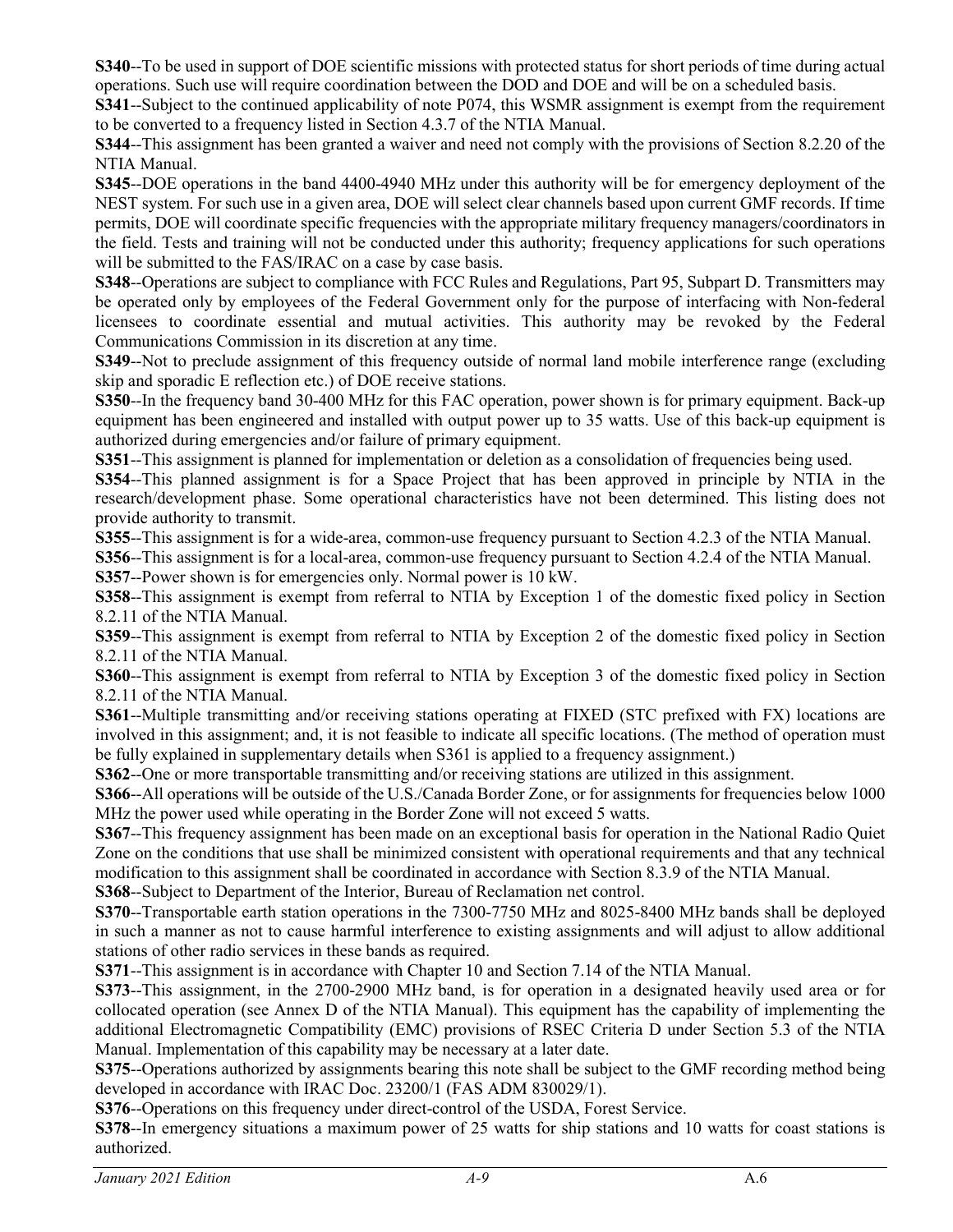**S381**--Operations under this assignment are for SHARES traffic in accordance with Section 7.3.8 of the NTIA Manual.

**S382**--This record is retained for spectrum management and analysis purposes and does not constitute an NTIA authority to transmit.

**S383**--This sounder assignment complies with Section 8.2.21 of the NTIA Manual. The frequency bands listed in paragraph 1.c. of Section 8.2.21 have been suppressed. The information required by paragraph 2 of Section 8.2.21 is provided in the supplementary details of this assignment.

**S384**--This assignment has been made pursuant to Part 4.3.2 of the NTIA Manual.

**S385**--This GMF listing identifies passive sensor or radio astronomy receiving stations for spectrum management and analysis purposes and does not constitute an NTIA authority to transmit. Interference protection to the receiving station is afforded only to the extent provided in the National Table of Frequency Allocations.

**S387**--Upon implementation of narrowband operations this channel will be vacated.

**S388**--This assignment supports DSCS Operations Center earth stations limited to locations at Fort Detrick, and Fort Meade, MD, and Camp Roberts, CA. This assignment shall not preclude new terrestrial assignments within or overlapping the frequency band 7250-7750 MHz provided each new terrestrial assignment does not exceed a maximum tolerable interfering power of -141.3 dBm in any 30 kHz bandwidth at the earth station receiver. In addition, this assignment has no priority over either future meteorological-satellite systems (See G104) or terrestrial assignments authorized prior to April 26, 1994.

**S390**--This assignment for wideband telegraphy, facsimile and/or special transmission systems in the Maritime Mobile Service is being made in accordance with Section 8.2.29, paragraph 5.c.(1) of the NTIA Manual and ITU RR 52.170.

**S391**--This assignment is an expansion or enhancement of an existing system in the 138-150.8, 162-174, or 406.1- 420 MHz band which utilizes a band-width greater than 11 kHz.

**S396**--This assignment is in accordance with either Section 4.3.7, paragraph 6.a, or Section 4.3.9, paragraph 6.d of the NTIA Manual.

**S397**--This assignment is for a joint law enforcement requirement pursuant to Section 4.3.16 of this Manual.

**S398**--This assignment is for a joint incident response requirement pursuant to Section 4.3.16 of this Manual.

**S399**--Effective January 1, 2005, any federal operation in the band 162-174 MHz, not conforming to the 12.5 kHz channel plan, is on a non-interference basis to all operations that do conform to the 12.5 kHz channel plan in accordance with Section 4.3.7 of the NTIA Manual.

**S400**--This frequency assignment is delinquent for review in accordance with the NTIA Manual 8.2.6 and Annex F, and an experation date (EXD) has been applied. The Agency will review the frequency assignment, remove the expiration date (EXD) and this S note prior to the EXD or the assignment will expire.

**S401**--This record requires review every 10 years per NTIA Manual, Annex F.

**S402**--This assignment has been made pursuant to Section 8.2.47 of the NTIA Manual for a shared federal/nonfederal radio system.

**S403**--This is a temporary GMF assignment for a short-term/limited period requirement that the agency request expedited review by the FAS representatives.

**S404**--This assignment fulfills a requirement for NOAA Weather Radio Link UHF one-way single frequency operation.

**S405**--Prior to operation under the authority of this assignment for unmanned aircraft system (UAS), a certificate of waiver or authorization must be obtained from the Federal Aviation Administration per 8.3.33.

**S406**--GPS re-radiators must operate in accordance with Section 8.3.28 of the NTIA Manual. Any malfunction, misalignment, or tampering with the equipment or its location resulting in increased power spectral density outside the building could cause harmful radio frequency interference to GPS receivers, including those in aircraft or ground based facilities.

**S407**--Army Tactical Radio Relay (TRR) operations are authorized on a non-interference basis under the following conditions: (1) Until an Advanced Wireless Service (AWS) licensee successfully coordinates to operate within 115 km of the TRR area of operation; or (2) Army has coordinated successfully with all affected AWS licensees.

**S408**--The equipment is performing short-term DOD AIMS Platform Level Certification testing at a specific location not listed in the approved SPS Stage 3 Certification, not to exceed ninety days. This location shall not be used for operational or training purposes unless both the AIMS certification letter and the SPS Stage 4 has been approved.

**S409**--The equipment listed in this assignment has completed AIMS certification testing and is awaiting the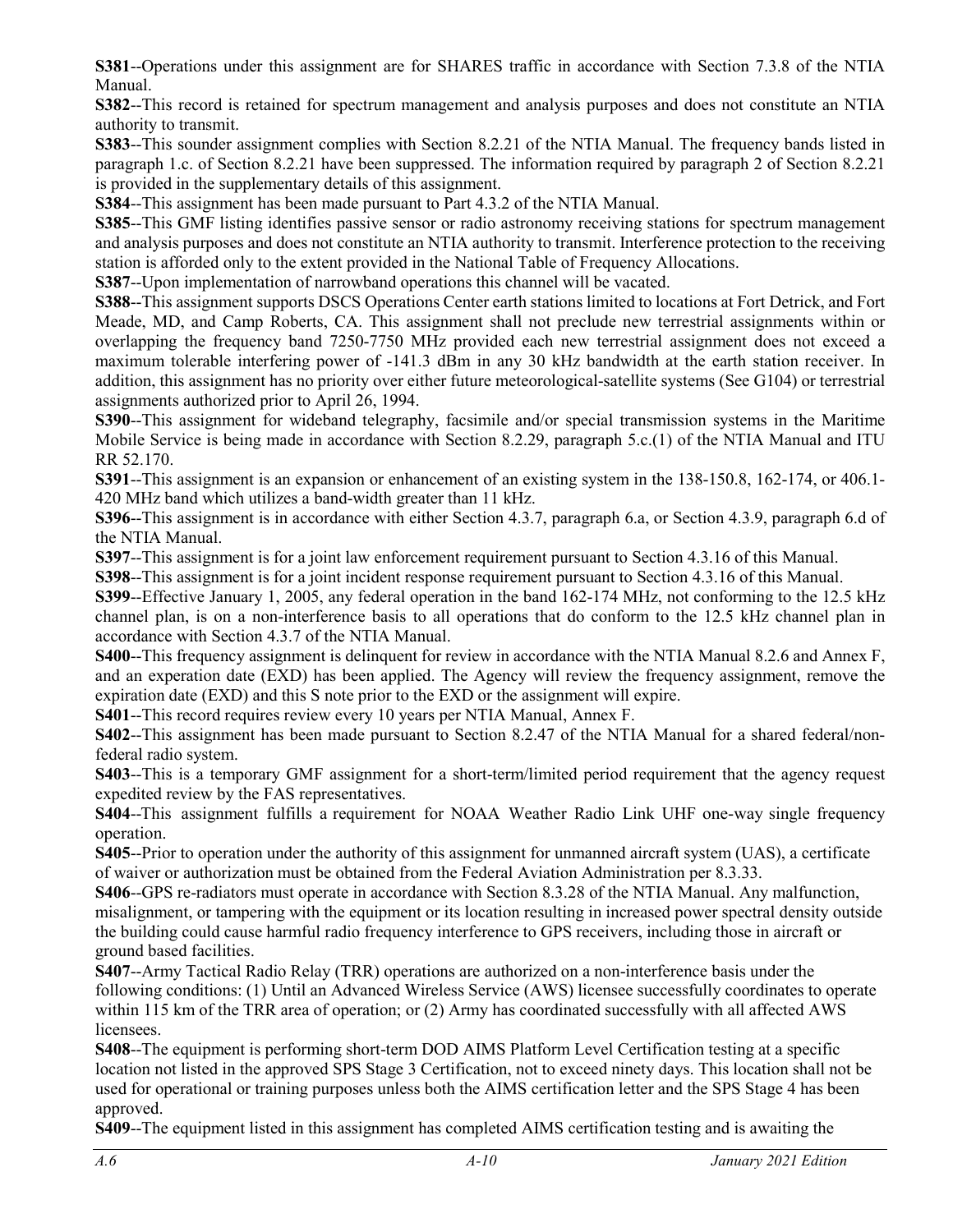official AIMS certification letter and NTIA, Stage 4 certification as required by NTIA 10.8.4(2) and 8.3.16.3(7). This assignment allows operations to proceed until NTIA, Stage 4 certification is completed. Equipment use must be within the operational parameters authorized by the AIMS certification test.

**S545**--This assignment supports the NASA/Commerce Earth Exploration Service Space Program LANDSAT.

**S566**--This assignment shall expire upon completion of the Advanced Technology Satellite Global Positioning System space project.

**S567**--This assignment shall expire upon completion of the Deep Space Program space project.

**S570**--This assignment shall expire upon completion of FLEETSATCOM space project.

**S572**--This assignment shall expire upon completion of the Air Force Satellite Data System space project.

**S575**--This assignment supports the NASA TDRSS space program.

**S576**--This assignment supports the NASA Space SHUTTLE (STS) program.

**S594**--This assignment supports the GOES Space System.

**S595**--This assignment supports the GPS program.

**S597**--This assignment supports the Navy Space Surveillance System.

**S603**--This assignment supports the Space Ground Link Subsystem (SGLS) operations.

**S604**--This assignment supports foreign space operations.

**S606**--This assignment shall expire upon completion of the NATO IIIA space project.

**S615**--This assignment supports the FCC authorized EUTELSAT Atlantic Bird-2 satellite located at 8.0 WL.

**S617**--This assignment supports the NASA SAR space program.

**S619**--This assignment supports the INTELSAT V satellite.

**S621**--This application supports a DOD space project.

**S626**--This assignment shall expire upon completion of the LEASAT (FLTSATCOM-A) space project.

**S627**--This assignment supports the Small Business satellite.

**S629**--This assignment supports the TIROS-N space system.

**S632**--This assignment supports the NASA Voyager Deep Space Program.

**S641**--This assignment supports the NASA Hubble Space Telescope (HST) space program.

**S643**--This assignment supports the Defense Satellite Communications System (DSCS).

**S651**--This assignment supports the NASA Space Station space program.

**S662**--This assignment is for Common Carrier service provided in a non-federal Domestic Satellite System. The specific frequency and satellite is dependent upon the Common Carrier selected to provide the service.

**S664**--This assignment shall expire upon termination of the STATSIONAR Satellite System (USSR).

**S665**--This assignment is in the INMARSAT space system. If this assignment is for a transportable land-based or aeronautical INMARSAT terminal, it is subject to coordination with the Common Carrier Bureau of the Federal Communications Commission. This coordination will be conducted by the Communications Satellite Corporation in accordance with Annex E.

**S666**--This assignment supports the NATO IV space project.

**S670**--This assignment supports the FCC authorized INTELSAT Satellite System.

**S671**--This assignment supports the Orbital Sciences Corporation DATASAT Space System.

**S673**--This assignment supports the NASA Space Program Cosmic Background Explorer (COBE) satellite.

**S680**--This frequency supports the Commerce project Pan-Pacific Educational and Cultural Experiments by Satellite (PEACESAT).

**S681**--This assignment supports the NASA Extra-Vehicular Activity UHF Communications Subsystem.

**S692**--This assignment supports the Motorola Satellite Communications, Inc.'s IRIDIUM Space System.

**S696**--This assignment supports the NASA Tropical Rainfall Measurement Mission (TRMM).

**S698**--This assignment will expire upon completion of the Space Project NATO IV.

**S703**--This assignment supports the NASA Summer Undergraduate Research Fellowship Satellites I and II (SURFSAT).

**S707**--This assignment supports the German SAFIR System.

**S710**--This assignment supports the MILSTAR Communications Satellite System.

**S712**--This assignment supports the DOE Proliferation Detection and Environmental Monitoring Satellite Program.

**S713**--This assignment supports the NASA Fast Auroral Snapshot Explorer (FAST).

**S714**--This assignment supports the NASA Submillimeter Wave Astronomy satellite (SWAS).

**S715**--This assignment supports the NASA International Solar Terrestrial Program (ISTP) Interplanetary Physics Laboratory WIND.

**S717**--This assignment supports the NASA Earth Observing System AM (EOS-AM) which is also known as Terra Communications System.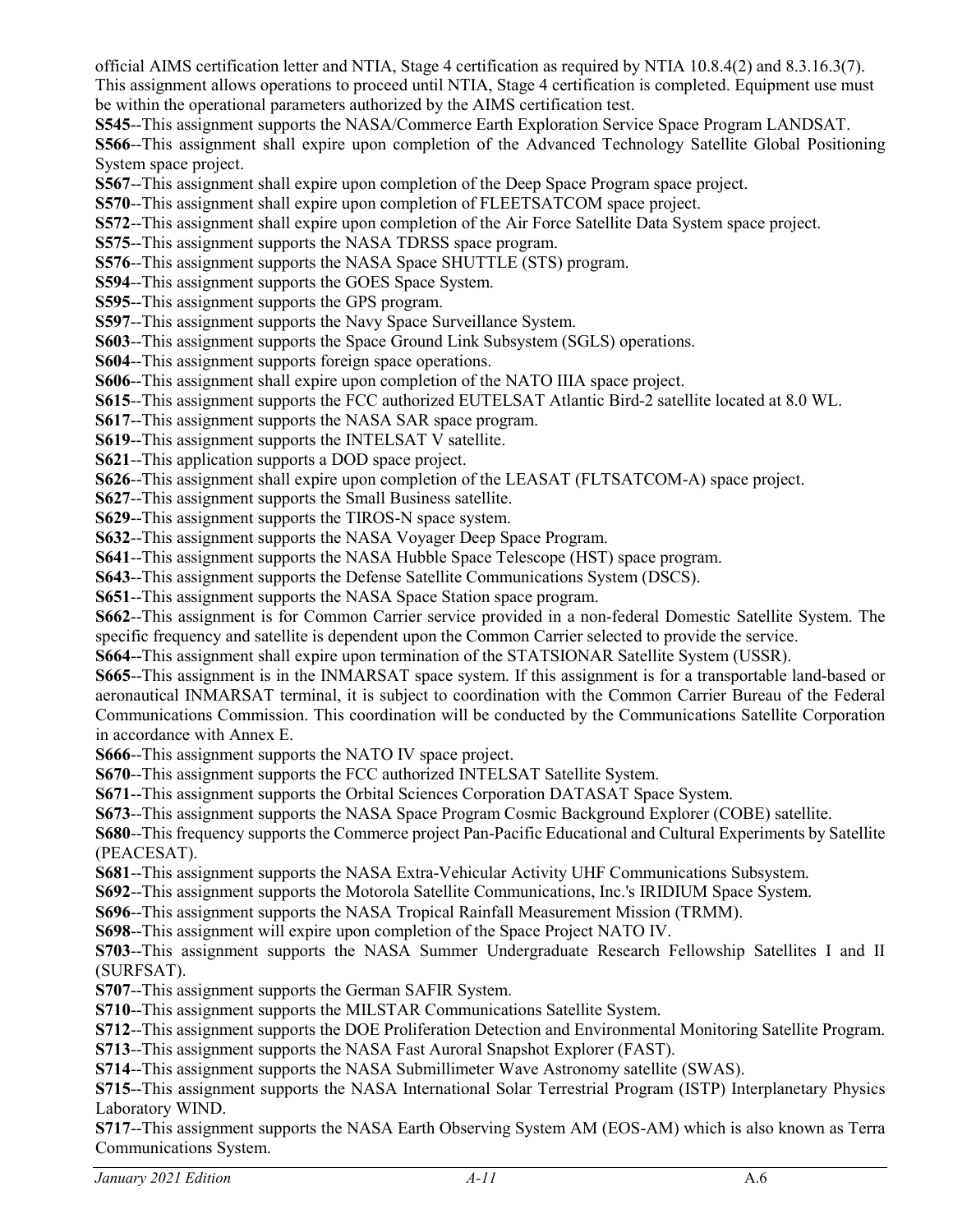**S719**--This assignment supports the NASA Advanced Composition Explorer (ACE).

**S722**--This assignment supports the NASA CASSINI Satellite System.

**S723**--This assignment supports the NASA Chandra X-Ray Observatory (CXO).

**S724**--This assignment supports commercial service using the Russian LOUTCH WSDRN satellite.

**S730**--This assignment supports the NOAA K, L, and M Satellite System.

**S733**--This assignment supports the EARTHWATCH Remote Sensing System.

**S737**--This assignment supports the Hughes Communications Galaxy, Inc. GALAXY VIII (I) satellite.

**S742**--This assignment is for use by a Federal Government earth station supporting a foreign space operation. The responsible federal agency has waived the NTIA spectrum certification process for the earth station operation. Therefore, although this operation may be in accordance with the National Table of Frequency Allocations, it must be conducted on an unprotected, non-interference basis to those U.S. operations that are in conformity with the National Table of Frequency Allocations.

**S743**--This assignment shall expire upon termination of the EXPRESS Satellite System (Russia).

**S745**--This assignment supports a Federal Government space program.

**S747**--This assignment is for a receive only earth station for the IRS-1B satellite.

**S748**--This assignment is for a receive only earth station for the IRS-1C satellite.

**S749**--This assignment is for a receive only earth station for the ERS-2 satellite.

**S750**--This assignment supports the Space Test Experiment Platform (STEP 0) program.

**S758**--This assignment supports the PANAMSAT PAS-8 and PAS-9 satellites.

**S759**--This assignment supports the NASA Thermosphere-Ionosphere-Mesosphere-Energetics-Dynamics (Timed) Satellite System.

**S760**--This assignment supports the Ikonos-1 and Ikonos-2 Satellite System.

**S762**--This assignment supports the ICO Medium Orbit satellite constellation.

**S763**--This assignment supports a Federal Government program using a commercial contractor operating in the nonfederal space band. The license to operate is held by a non-federal entity in support of this program. This record is incorporated into the Government Master File for spectrum analysis, and information purposes.

**S765**--This assignment supports the GLOBALSTAR Satellite System.

**S767**--This assignment supports the Orbview Space System.

**S769**--This assignment is for a receive only earth station for the IRS-1D satellite.

**S771**--This assignment supports the NASA Quickscat Satellite System.

**S775**--This assignment supports the NASA Active Cavity Radiometer Irradiance Monitor Satellite System (ACRIMSAT).

**S780**--This assignment supports the NASA Earth Orbiter-1 (EO-1) Communications System.

**S782**--This assignment supports the NASA Earth Observation System-PM (EOS-PM), which is also known as Aqua. **S783**--This assignment supports the NAHUEL-C Satellite System (Argentina).

**S785**--This assignment supports the NASA Reuven Ramaty High Energy Solar Spectroscopic Imager (RHESSI) Communications System.

**S786**--This assignment supports the NASA Galaxy Evolution Explorer (GALEX) Satellite Communications System. **S787**--This assignment supports the NASA Ice, Cloud, and Land Elevation (ICESAT) Satellite Communications System.

**S788**--This assignment supports the NASA Spitzer Space Telescope (formerly the Space Infrared Telescope Facility (SIRTF)) Communications System.

**S789**--This assignment supports the FCC Galaxy-11 Satellite System.

**S791**--This assignment supports the NASA 2001 Mars Odyssey (formerly Mars Surveyor 2001 Orbiter) Communications System.

**S792**--This assignment supports the NASA Wire-less Video System (WVS) Communications System.

**S795**--This assignment supports the HISPASAT-1C Satellite System.

**S796**--This assignment supports the Astrovision Satellite System.

**S797**--This assignment supports the NASA Solar Radiation and Climate Experiment (SORCE) Satellite Communications System.

**S799**--This assignment supports the NASA Swift Gamma Ray Medium Class Experiment (MIDEX) Satellite Communications System.

**S802**--This assignment supports the FCC authorized AMC-4 (formerly GE-4) Satellite System.

**S804**--This assignment supports the PANAMSAT PAS-5 Satellite System.

**S805**--This assignment supports the PANAMSAT PAS-1R Satellite System.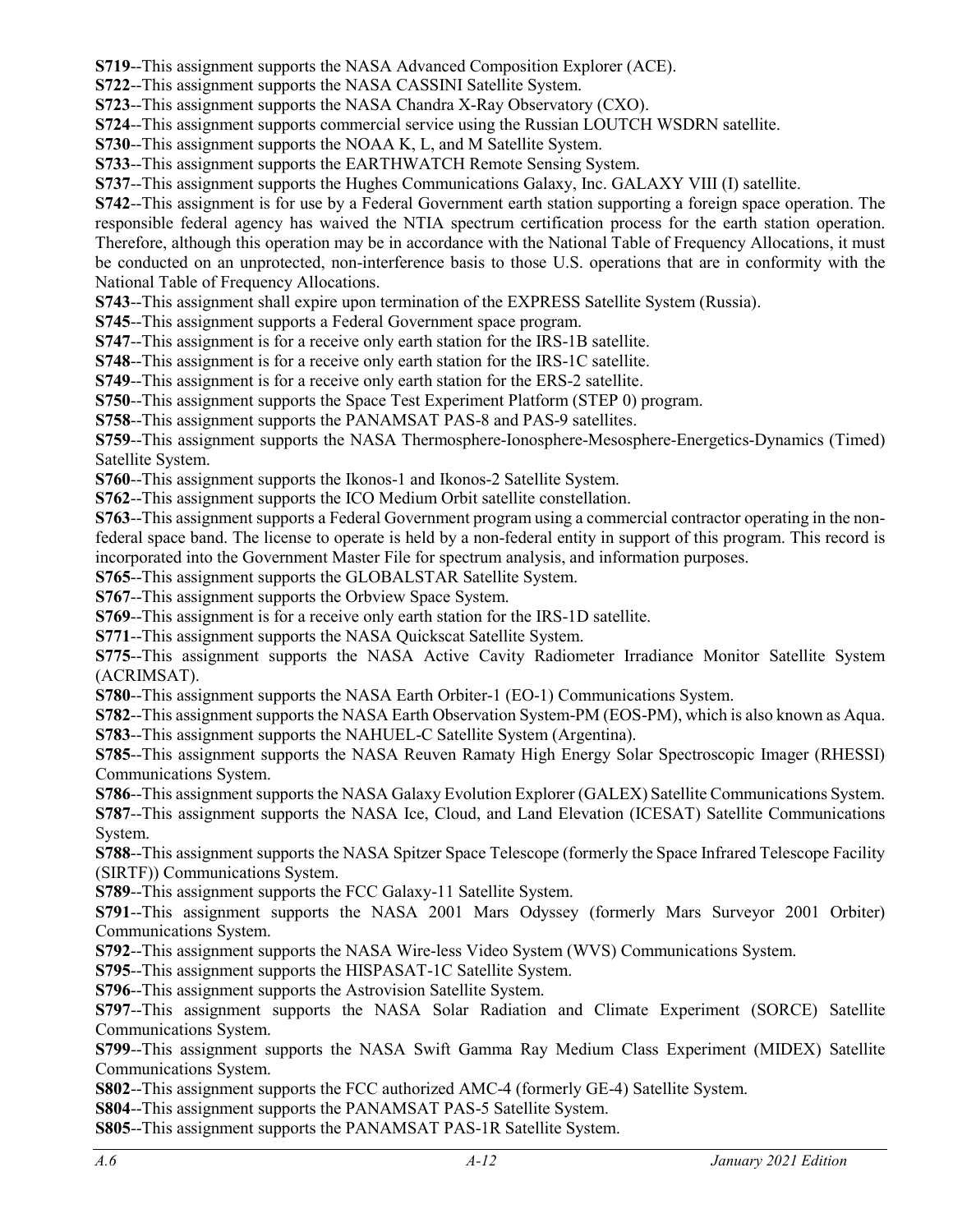**S806**--This assignment supports the NASA Cloud-Aerosol Lidar and Infrared Pathfinder Satellite Observation (CALIPSO) (formerly PICASSO) Satellite Communications System.

**S812**--This assignment supports the NASA Earth Observing System (EOS) - Aura Satellite Communications System.

**S814**--This assignment supports the Atlantic Bird 2 (EUTELSAT) at 8.0 WL Satellite System.

**S816**--In the band 3600-3650 MHz, in accordance with US245,

i) an EMC analysis based on the NTIA TR-99-361 report was performed by the non-federal applicant and the non-federal applicant agrees to accept this potential for unacceptable interference; and

ii) these fixed-satellite service operations are limited to international inter-continental systems.

**S817**--In the band 3650-3700 MHz, in accordance with US348, an EMC analysis based on the NTIA TR-99-361 Report was performed by the non-federal applicant and the non-federal applicant agrees to accept this potential for unacceptable interference from the three stations identified in US348. Additionally, per US245, in the band 3650- 3700 MHz, these fixed-satellite service operations are limited to international inter-continental systems.

**S818**--The band 5850-5925 MHz is shared on a co-primary basis with Federal Government radiolocation systems in the U.S. and Possessions. In accordance with US245,

i) the applicant is aware of the potential allocation and electromagnetic compatibility issues in the 5850- 5925 MHz frequency band and the applicant agrees to accept this potential for unacceptable interference from radiolocation stations operating in accordance with footnote G2 and,

ii) these fixed-satellite service operations are limited to international inter-continental satellite systems.

**S819**--In the U.S. and Possessions, the band 5850-5925 MHz is shared on a co-primary basis with federal radiolocation systems. In accordance with US245, this earth station transmitter has been successfully coordinated with the Federal Government. The federal operators have evaluated the potential interference from this earth station transmitter to their radiolocation receivers and have concluded that no unacceptable interference will occur. Any conditions placed on the earth station transmitter are included in SUPPLEMENTARY DETAILS. Any conditions required to protect radiolocation receivers will also be included in the FCC license.

**S820**--This assignment supports the FCC authorized New Skies Satellite System.

**S821**--This assignment supports the NASA Mercury Surface Space Environment, Geochemistry and Ranging (MESSENGER) Satellite Communications System.

**S823**--This assignment supports the FCC authorized TELSTAR-6 Satellite System.

**S824**--This assignment supports the NASA Mars Exploration Rover 1 and 2 (MER-1 and MER-2) Satellite Communications System.

**S825**--This assignment supports the FCC authorized Mabuhay (AGUILA 2) satellite located at 146.0 EL.

**S826**--This assignment supports the FCC authorized GE-3 satellite located at 87.0 WL.

**S828**--This assignment supports the FCC authorized ECHOSTAR 1 satellite located at 148 WL.

**S829**--This assignment supports the FCC authorized ECHOSTAR 2 satellite located at 148 WL.

**S830**--This assignment supports the FCC authorized ECHOSTAR 4 satellite located at 119 WL.

**S831**--This assignment supports the FCC authorized ECHOSTAR 6 satellite located at 119 WL.

**S832**--This assignment supports the FCC authorized GALAXY III-C, GALAXY VIII(I)-R, and GALAXY VIII- I satellites located at 95.0 WL.

**S833**--This assignment supports the FCC authorized EUTELSAT Atlantic Bird-3 satellite located at 5.0 WL.

**S836**--This assignment supports the NASA New Horizons Satellite Communications Systems.

**S837**--This assignment supports the NASA Mars Reconnaissance Orbiter Satellite Communications Systems.

**S839**--This assignment supports the NASA Solar Terrestrial Relations Observatory (STEREO) Satellite Communications System.

**S840**--This assignment supports the FCC authorized Marisat-F2 satellite located at 33.9 W.L.

**S841**--This assignment supports the FCC authorized AMOS satellite located at 4.0 W.L.

**S842**--This assignment supports the NASA DAWN Satellite Communications System.

**S843**--This assignment supports the FCC authorized ESTRELA DO SUL 2 satellite located at 63.0 W.L.

**S844**--This assignment supports the FCC authorized experimental non-voice non-geostationary Aprize satellite.

**S845**--This assignment supports the NASA Aeronomy of Ice in the Mesosphere (AIM) Satellite Communications Systems.

**S848**--This assignment supports the FCC authorized non-geostationary IRS-P6 satellite.

**S849**--This assignment supports the FCC authorized non-geostationary QUICKBIRD-1 satellite.

**S850**--This assignment supports the NASA Time History of Events and Macroscale Interactions during Substorms (THEMIS) Satellite Communications Systems.

**S853**--This assignment supports the FCC authorized Lockheed Martin-133W-RNSS satellite.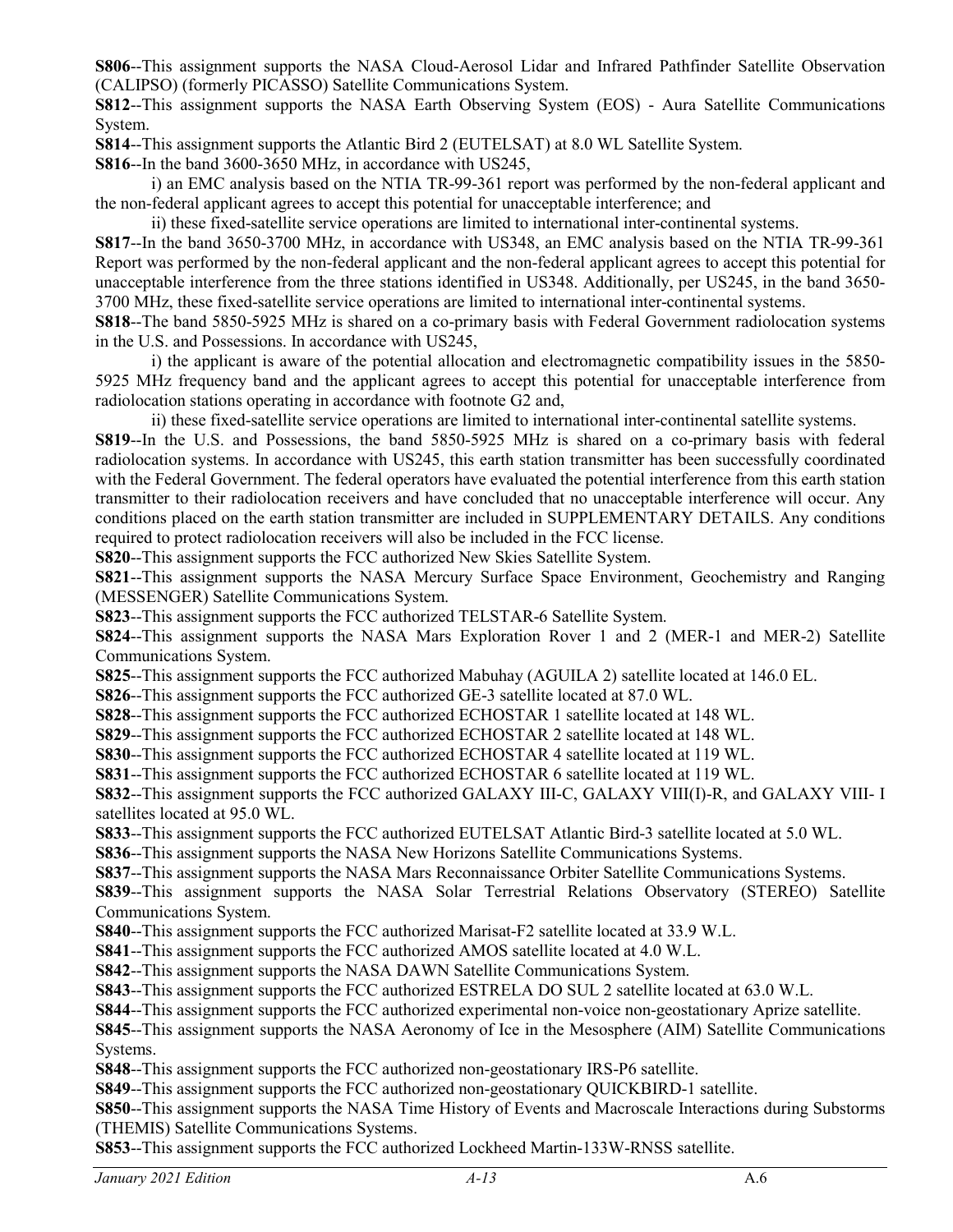**S859**--This assignment supports the FCC authorized Lockheed Martin-107.3W-RNSS satellite. **S860**--This assignment supports the FCC authorized AMC-9 satellite located at 0830000 RLG. **S861**--This assignment supports the FCC authorized non-geostationary ORBVIEW-5 satellites. **S865**--This assignment supports the geostationary satellite Apstar V at 1380000E. **S867**--This assignment supports the non-geostationary satellite IKONOS-2. **S868**--This assignment supports the non-geostationary satellite IRS-1C. **S869**--This assignment supports the non-geostationary satellite IRS-ID. **S870**--This assignment supports the non-geostationary satellite IRS-P6. **S871**--This assignment supports the non-geostationary CubeSat Test Bed (CSTB) satellite. **S874**--This assignment supports the DOE Cobra Flight Experiment (CFE) Satellite System. **S875**--This assignment supports the NASA Gamma Ray Large Area Telescope (GLAST). **S876**--This assignment supports the DOC/NASA Joint Polar Satellite System (JPSS). **S877**--This assignment supports the FCC authorized Orbit Orbcomm J1 satellite. **S879**--This assignment supports the NASA Interstellar Boundary Explorer (IBEX) spacecraft. **S881**--This assignment supports the NASA Kepler Satellite Mission System. **S883**--This assignment supports the NASA Lunar Reconnaissance Orbiter System. **S885**--This assignment supports the NASA Widefield Infrared Survey Explorer System. **S887**--This assignment supports the NASA Fast Satellite (FASTSAT) System. **S889**--This assignment supports the NASA Orbiting Carbon Observatory (OCO). **S890**--This assignment supports the NASA Mars Science Laboratory (MSL). **S891**--This assignment supports the FCC authorized INTELSAT 805 satellite located at 55.500 WL. **S892**--This assignment supports the FCC authorized HISPASAT 1C satellite located at 30.000 WL. **S893**--This assignment supports the FCC authorized ANIK F1 satellite located at 107.300 WL. **S894**--This assignment supports the FCC authorized ANIK E2 satellite located at 111.100 WL. **S895**--This assignment supports the FCC authorized ANIK E1 satellite located at 118.700 WL. **S896**--This assignment supports the FCC authorized AMC-9 satellite located at 83.000 WL. **S897**--This assignment supports the FCC authorized AMC-5 (Formerly GE-5) satellite located at 79.000 WL. **S898**--This assignment supports the FCC authorized AMC 6 satellite located at 72.000 WL. **S899**--This assignment supports the FCC authorized TerreStar 1 satellite located at 111.100 WL. **S900**--This assignment supports the NASA Global Precipitation Measurement (GPM) System. **S902**--This assignment supports the FCC authorized Horizons-1 at 127 WL. **S904**--This assignment supports the Wideband Global SATCOM System (WGS). **S906**--This assignment supports the FCC authorized non-geostationary Worldview 60 (WV-1) satellite. **S907**--This assignment supports the FCC authorized non-geostationary Worldview 110 (WV-2) satellite. **S908**--This assignment supports the DOC Ocean Surface Topography Mission (OSTM). **S910**--This assignment supports the FCC authorized AMC satellite constellation. **S911**--This assignment supports the FCC authorized fixed-satellite system, NEW DAWN. **S912**--This assignment supports the NASA Space Program Radiation Belt Storm Probes (RBSP). **S913**--This assignment supports the NASA Space Program Solar Dynamics Observatory (SDO). **S915**--This assignment supports the NASA Landsat Data Continuity Mission (LDCM). **S917**--This assignment supports the FCC authorized Telstar satellite constellation. **S918**--This assignment supports the DOC COSMIC Satellite System. **S919**--This assignment supports the FCC authorized New Skies satellite. **S920**--This assignment supports the NASA Aquarius mission. **S923**--This assignment supports the FCC authorized geostationary satellite system for DIRECTV. **S924**--This assignment supports the Air Force Academy Falcon Satellite Program. **S925**--This assignment supports the FCC authorized Hughes Network Satellite Systems. **S926**--This assignment supports the FCC authorized Newcom International Satellite System. **S927**--This assignment supports the FCC authorized ViaSat satellites. **S928**--This assignment supports the FCC authorized AMAZONAS satellites. **S930**--This assignment supports the FCC authorized APSTAR satellites. **S932**--This assignment supports the FCC Authorization of an earth station to communicate with a non-U.S. licensed satellite.

**S933**--This assignment supports the NASA Juno spacecraft operations.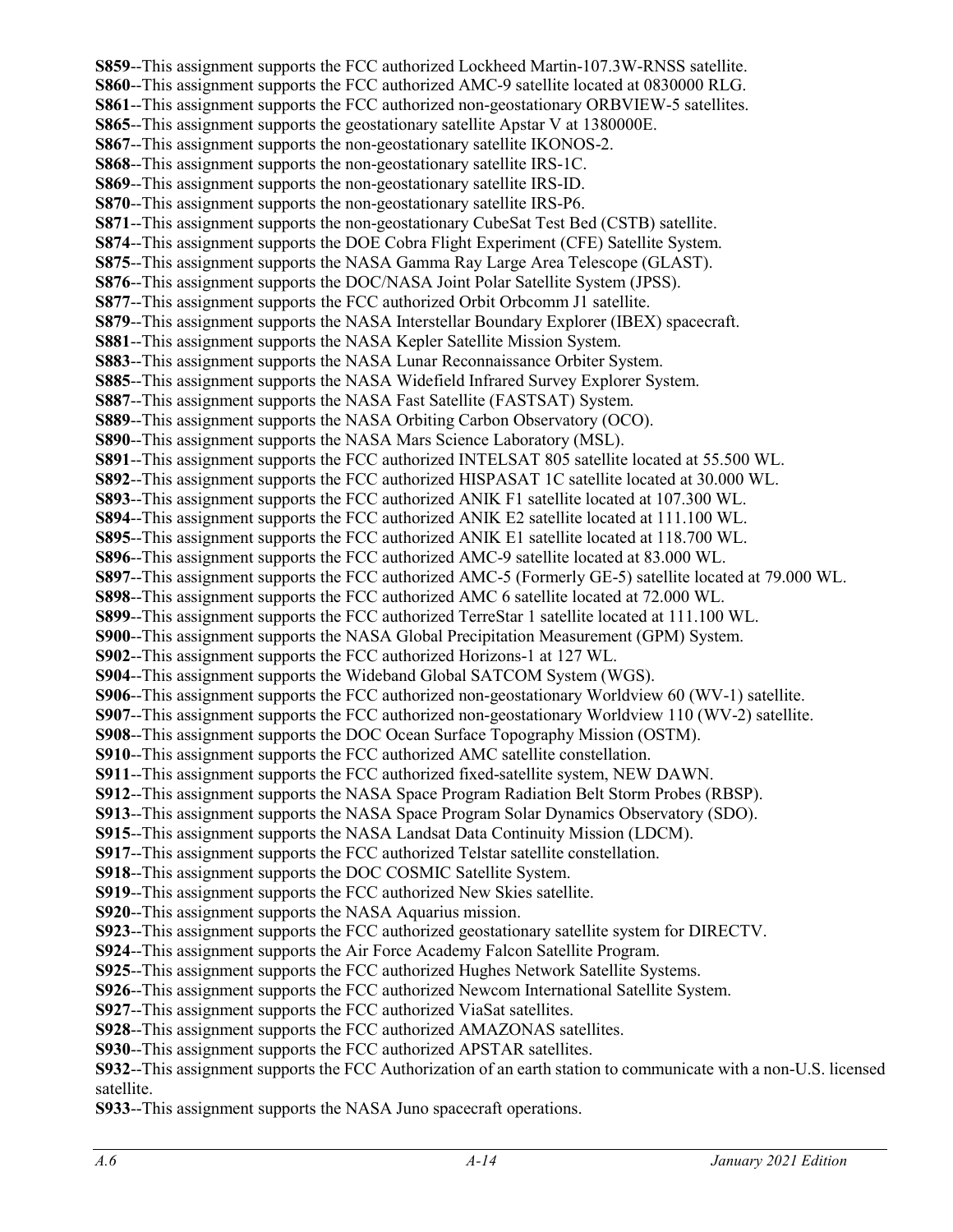**S934**--This assignment supports the NASA Gravity Recovery and Interior Laboratory (GRAIL) spacecraft operations.

**S935**--This assignment supports the NASA Nuclear Spectroscopic Telescope Array (NuSTAR) spacecraft operations.

**S936**--This assignment supports the NASA Soil Moisture Active Passive (SMAP) spacecraft operations.

**S937**--This assignment shall expire upon completion of Mobile User Objective System (MUOS) space program.

**S938**--This assignment supports the NASA Firefly spacecraft operations.

**S939**--This assignment supports the DOD Advance Extremely High Frequency Satellite System (AEHF).

**S940**--This assignment supports the NASA Ice, Cloud, and land Elevation Satellite-2 (ICESat-2).

**S941**--This assignment supports the NASA Mars Atmosphere and Volatile EvolutioN (MAVEN) mission.

**S942**--This assignment supports the NASA Magnetospheric Multiscale (MMS) mission.

**S943**--This assignment supports the NASA Interface Region Imaging Spectrograph (IRIS) spacecraft operations.

**S945**--This assignment supports a Cubesat or smaller satellite whose name is recorded in circuit remarks field.

**S946**--This assignment supports the NASA International Space Station RapidScat (ISS-RapidScat) operations Space Launch System (SLS) Program.

**S950**--This assignment supports the NASA Multipurpose Crew Vehicle (MPCV) spacecraft operations.

**S951**--This assignment supports the NASA Cyclone Global Navigation Satellite System (CYGNSS) spacecraft operations.

**S952**--This assignment supports the FCC authorized Morelos 3 satellite at 113.1 degrees west longitude.

**S953**--This assignment supports the NASA Commercial Crew Visiting Vehicle (C2V2) communications subsystem operations on the International Space Station (ISS).

**S954**--This assignment supports the NASA Interior Exploration Using Seismic Investigations, Geodesy, and Heat Transport (InSIGHT) spacecraft operations.

**S955**--This assignment supports the NASA Ionospheric Connection (ICON) Explorer spacecraft operations.

**S956**--This assignment supports the NASA Gravity Recovery and Climate Experiment-Follow-On (GRACE-FO) spacecraft operations.

**S957**--This assignment supports the NASA Transiting Exoplanet Survey Satellite (TESS) operations.

**S958**--This assignment supports the NASA Origins-Spectral Interpretation-Resource Identification-Security-Regolith Explorer (OSIRIS-REx) spacecraft operations.

**S959**--This assignment supports the NASA Solar Probe Plus (SPP) spacecraft operations.

**S960 –** This assignment supports the NASA LandSat-9 mission.

**S961 –** This assignment supports the NASA Lucy mission.

**S962 –** This assignment supports the NASA Plankton, Aerosol, Cloud, ocean Ecosystem (PACE) mission.

**S963 –** This assignment supports the NASA Restore-L mission.

**S964 –** This assignment supports the NASA Wide Field InfraRed Survey Telescope (WFIRST) mission.

**S965--**This assignment supports the NASA Mars 2020 Rover mission.